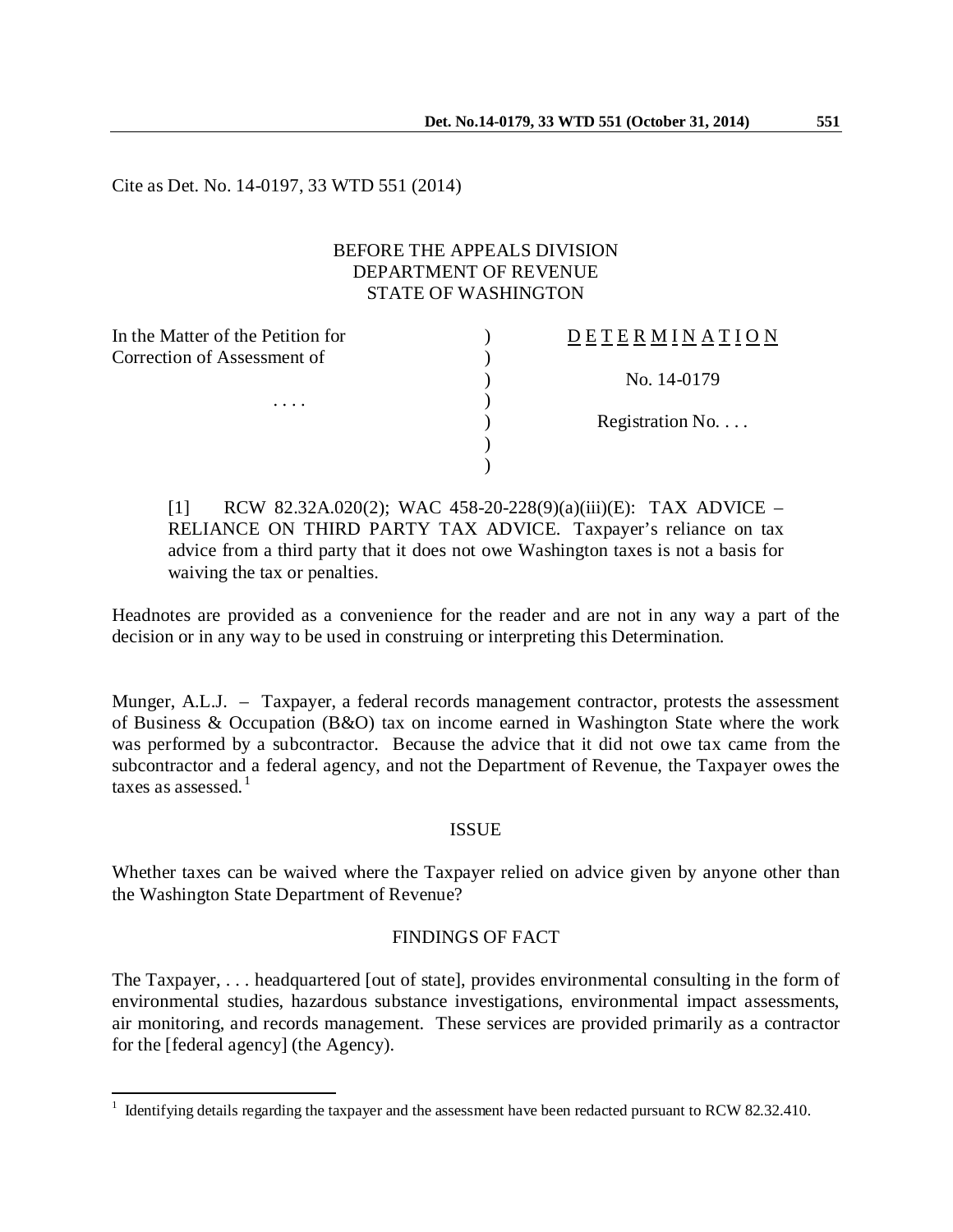The Taxpayer had during the audit  $\ldots$  reported and paid Service & Other Activities (Service) B&O Tax on most of its [Washington] gross income. The Washington State Department of Revenue (Department) audited the Taxpayer for the period of January 1, 2009 through January 31, 2012. During this audit period the Taxpayer deducted from its gross Washington State income, payments received from the Agency for one specific records management contract. The Taxpayer paid [the Subcontractor] . . . . [to perform the work required by this contract]. This contract was completed in January 2012.

. . . [The Department disallowed the deduction of amounts received from the Agency that the Taxpayer used to pay the Subcontractor for work performed under the contract.] This resulted in the assessment of  $\$\dots$ , consisting of  $\$\dots$  in Service B&O Tax,  $\$\dots$  in interest, and  $\$\dots$  for the 5% assessment penalty. The Taxpayer timely appealed.

The Taxpayer explains that before and after the audit period, the Subcontractor was doing this records management work for the Agency. The Taxpayer is a woman-owned small business, and the Agency awarded it this contract on the basis that it would subcontract the work out to the Subcontractor, a much bigger company with experience in this type of contract. The Taxpayer states that it did not mark up its invoices to the Agency for the work done by the Subcontractor in Washington. The Taxpayer also states that the Subcontractor and the Agency assured the Taxpayer that performing the contract in this manner would not cause it to incur any Washington tax liability. It also states that it is a small business that it cannot afford to pay the taxes assessed. As a result of the audit, the Taxpayer now recognizes that it should have paid Service B&O tax on amounts received from Agency to pay Subcontractor.<sup>[2](#page-1-0)</sup>

#### ANALYSIS

The taxpayer requests relief because it received incorrect tax advice from the Subcontractor and the Agency. That is, it was unaware of its tax liability regarding this contract. To ensure consistent application of the revenue laws, taxpayers have certain responsibilities under the tax code, including, but not limited to, the responsibility to:

(2) Know their tax reporting obligations, and when they are uncertain about their obligations, seek instructions from the department of revenue;

 $\overline{a}$ 

<span id="page-1-0"></span><sup>&</sup>lt;sup>2</sup> The measure of the B&O tax includes the "gross income of the business". RCW 82.04.220. RCW 82.04.080 further defines the gross income of a business as: "the value proceeding or accruing by reason of the transaction of the business engaged in and includes … compensation for the rendition of services, ... all without any deduction on account of the cost of … labor costs, … or any other expense whatsoever paid or accrued…". Under this broad definition, a taxpayer is generally not allowed to deduct from its gross income any of its own costs of doing business. *Rho Co. v. Dep't of Revenue*, 113 Wn.2d 561, 566-67, 782 P.2d 986, 989 (1989). This includes the costs of subcontractors. "A business that employs an independent contractor does not thereby become exempt from B&O tax liability for any income derived in whole or in part because of the work the independent contractor does for the taxpayer." *Washington Imaging Services, LLC v. Dep't of Revenue*, 171 Wn.2d 548, 558 (2011).